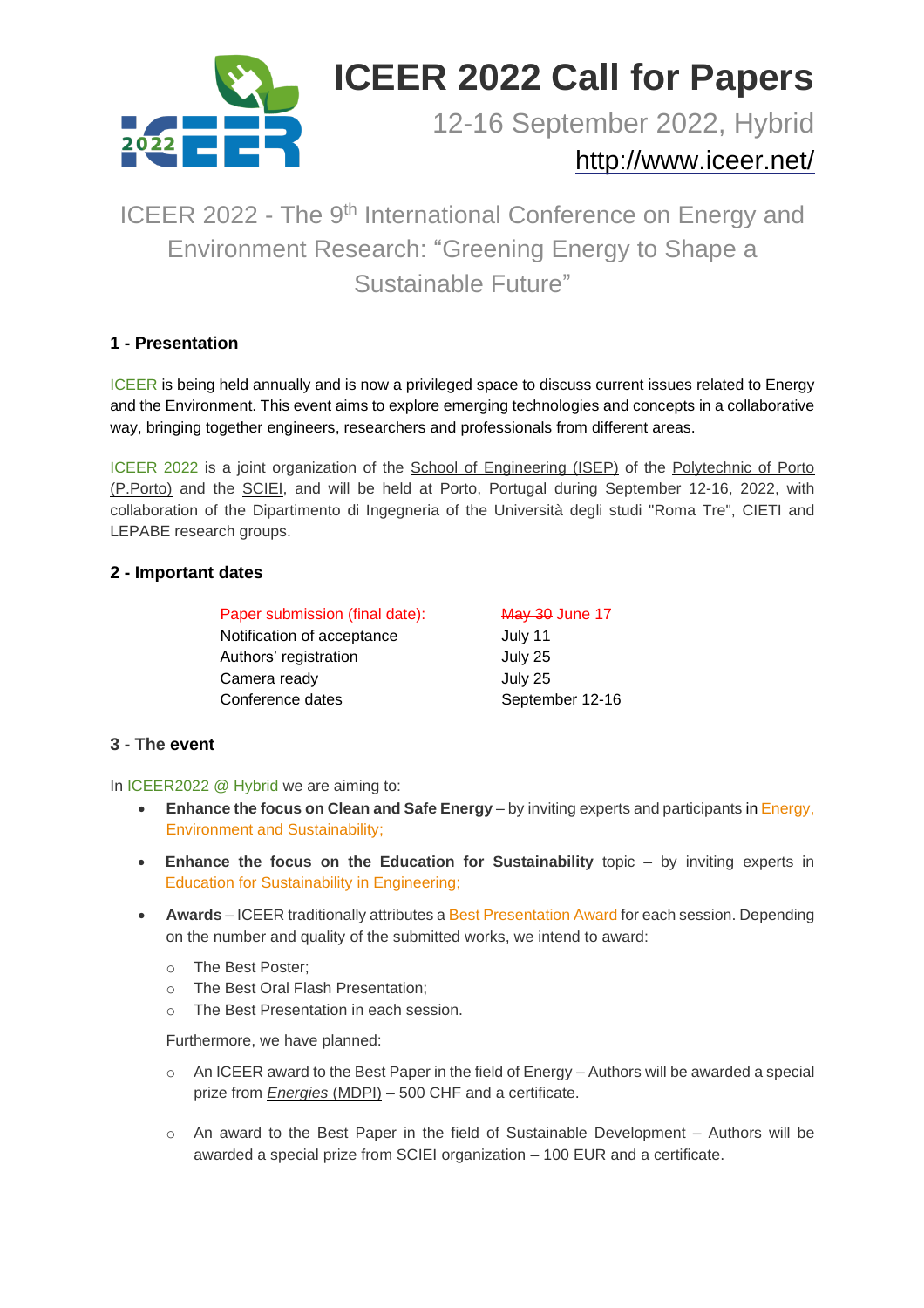- $\circ$  An ICEER award to the Best Paper in the field of Environment Authors will be awarded a special prize from **SCIEI** organization - 100 EUR and a certificate.
- **Offer social activities** This is an important feature of a conference, towards driving interaction between participants, both during the conference and for future networking. However, the conference has moved to online due to World pandemic. We are still working on the on site event – Coimbra, Portugal. We will do our best to promote interaction among participants. We will have in the end of the conference a Farewell and Awards session, which will be one of our happiest moments.
- **Publish the research works** This conference intends to be an important event to debate topics related to Energy and Environment linked to Sustainable Development. However, it is also important to disseminate results from our work. Thus, we are working to publish the conference proceedings (6 to 8 pages, [template](http://iceer.net/index.html) available *asap* in the website) in a journal and presented contributions (selected both from oral and poster + oral flash presentations).
- **We can now announce Special Issues** Upon extension, a new version of the Paper presented online at ICEER 2022 can be submitted to indexed peer reviewed international journals, with Impact Factor. We are working close with some publishers and the selection will be based on the quality and theme of the Submitted Paper. Formatting will be provided later, depending on each specific Journal.
	- *Energies* (MDPI), IF = 3.004;
	- Sustainability (MDPI), IF = 3.251.

#### **4 - Scientific & Technical Committee**

#### **Chairs**

Nídia Caetano, LEPABE/FEUP & CIETI/ISEP, PT Carlos Felgueiras, CIETI/ISEP, PT

# **5 - List of topics**

Submission of works via **[Easychair](https://easychair.org/conferences/?conf=iceer2022) channel** will go through two stages: (i) submission of paper (template available on the [website\)](http://www.iceer.net/) to be reviewed by STC member, and (ii) submission of camera-ready version of accepted paper, upon comments from reviewers, together with a 2 pages extended abstract to be published in the Book of Extended Abstracts (with ISBN).

The full paper submission includes the following possible formats of presentation: a) Oral (10 min); b) Flash Oral (3 min); c) Poster (slideshow + discussion via chat).

If only Abstract is submitted (less than 4 pages); the submission will only be considered for Poster presentation.

In any case, only **original** work, not previously presented or published will be accepted for publication.

Only full papers (6-8 pages) presented online in ICEER2022 will be published in *the Conference Proceedings* – we are planning two equally.

important publications: one in the field of Energy (*Energy Reports*) and another one in the field of Environment/Sustainable Development (finishing agreement soon).

Only quality papers published in the *Conference Proceedings* will be recommended for extension and submission for publication in International Journals by the STC.

The list of topics is shown below.